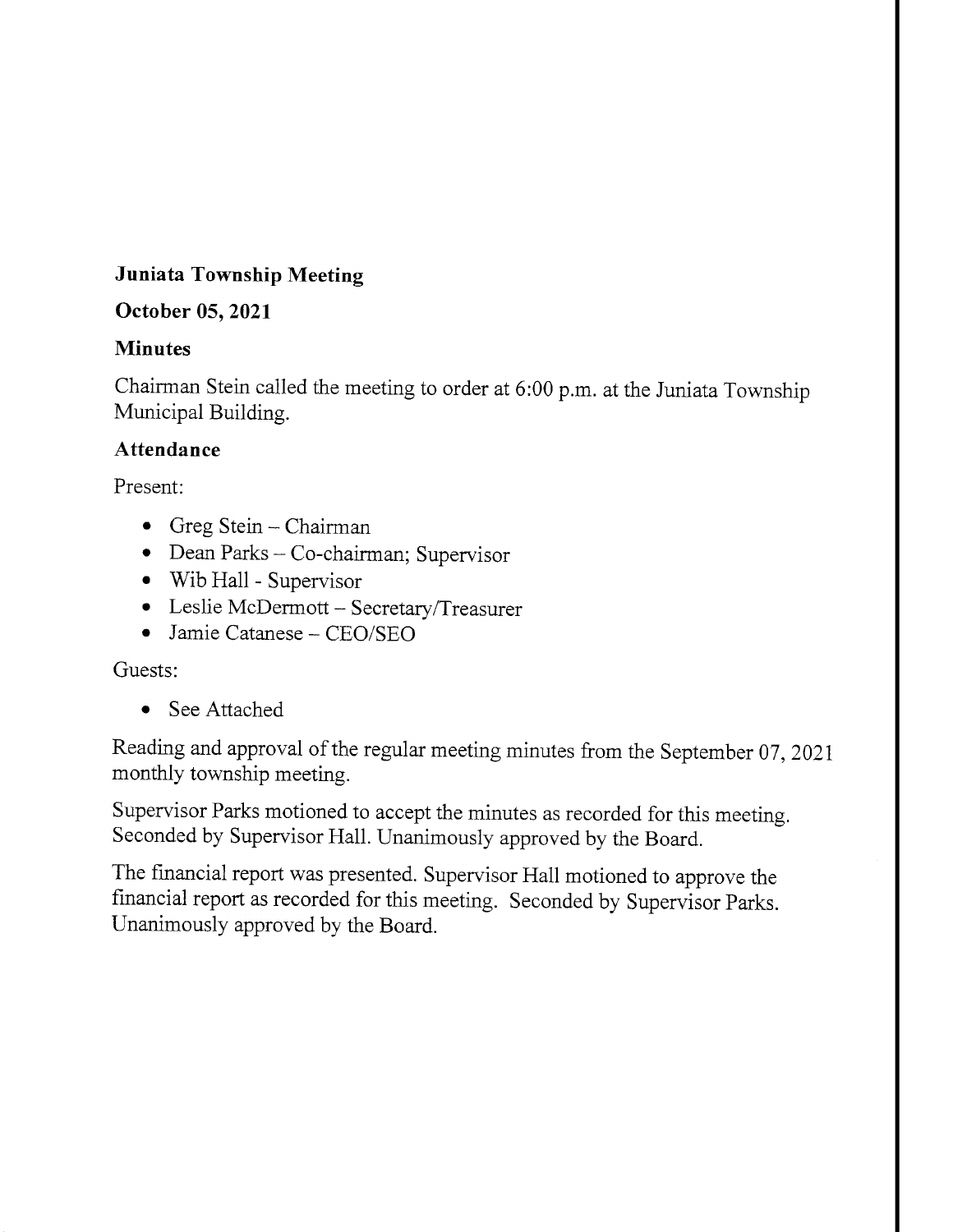## PUBLIC FORUM:

## Ridge View Campground

- A group of Juniata Township residents attended the meeting to express their concems about the Ridge View Campground impacting water wells and local traffic.
- . Carl Grove would like to know what the residents could do to stop the approval of the campground.
- o Residents are circulating a petition against the campground.
- Supervisor Stein told the group that a preliminary campground plan has been submitted but there are many steps that still need to be addressed before township approval can be given.
- o Township engineer, Thomas Levine, along with Jamie Catanese, township SEO are reviewing the plan. Both are making recommendations before final approval can be given.
- . Carl asked if 99% of residents are against the campground what does that mean to the Board of Supervisors in making a decision to approve or not approve.
- Supervisor Stein stated that it is not the job of the Board of Supervisors to tell Juniata Township residents how to use their land. It is the Board of Supervisors job to make sure that land owners are in compliance with township, county, state and federal regulations.
- Residents want to know what can be done if their wells go dry when the campground drills their well.
- o Residents asked if the Board of Supervisors could develop a well water ordinance to protect their wells by making the landowner drilling the wells financially responsible for resident's wells going dry. Unfortunately, wells are not regulated in Pennsylvania. Therefore, the Board of Supervisors cannot put such an ordinance in place.
- . Carl Grove stated that Smithfield Township has an ordinance pertaining to Leffards Bench that states homeowners need so many acres to drill a well. Juniata Township does have a similar ordinance stating that homeowners must have at least two acres to drill a well.
- o A resident asked if the campground owner is required to obtain a PWIS permit, which the owner is going through the process of obtaining. The permit must be in place before Board of Supervisors give approval for the campground.
- Residents asked to know the steps that need to be completed by campground owners to receive approval. The steps are sewage testing to make sure site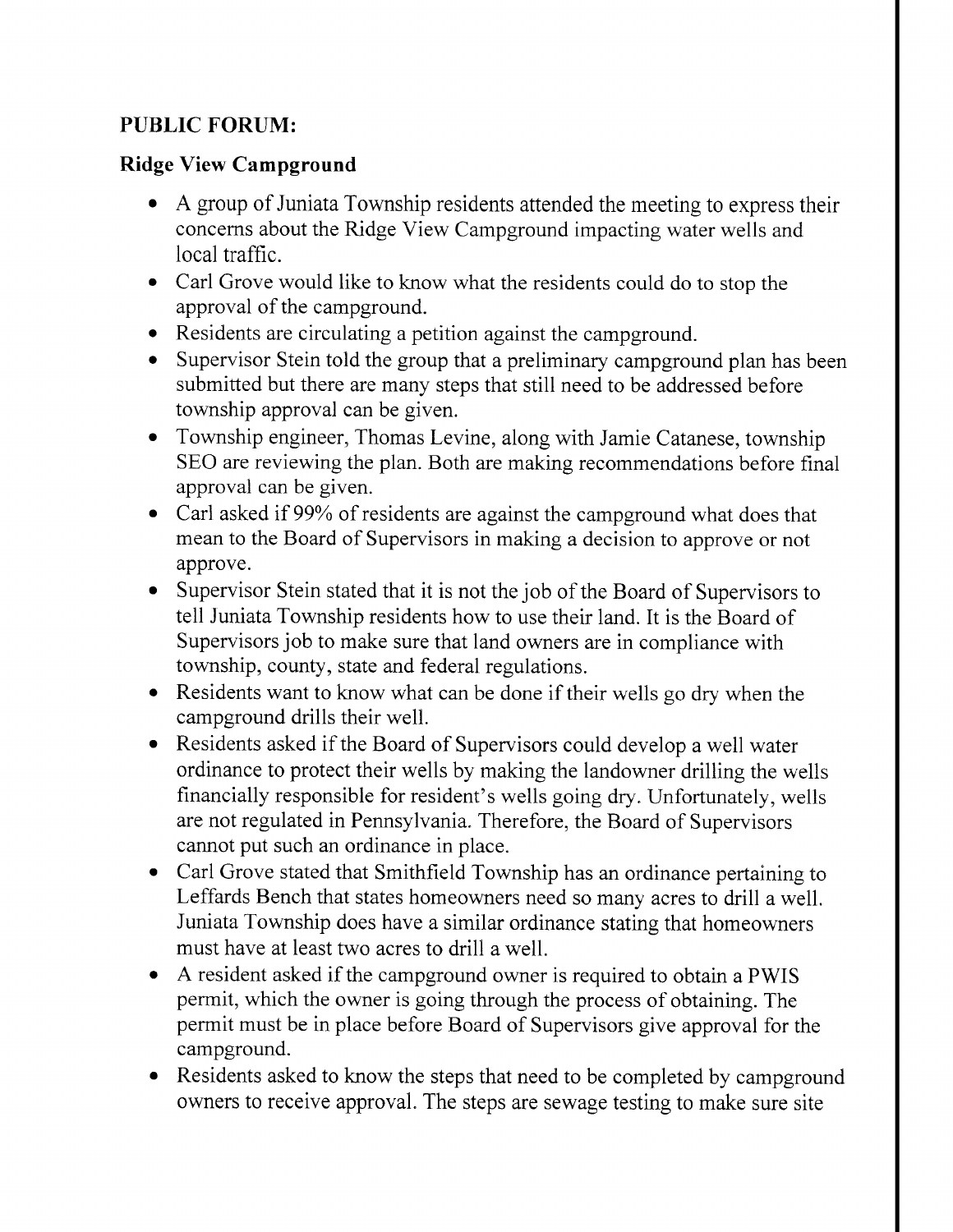can handle the sewage, highway occupancy permits to make sure the roads can handle traffic flow, public water supply permit and testing. Completion of Component 2 Planning module that has to be reviewed by township engineer, the county to make sure that it meets iocal ordinance and state regulations. Then will be submitted to DEP for final review.

- Residents also expressed concerned about the road set-backs. Jamie assured that the township engineer will make sure that plan meets Juniata Township's ordinance.
- Residents requested a public meeting to be scheduled with the township engineer and township solicitor present to hear ali residents' concerns. Supervisors will consider and contact Carl Grove with date and time.
- Residents are concerned that the traffic on Parks Road will increase significantly because of the campground and cause treacherous conditions.
- Carl Grove cautioned the Board of Supervisors that if they approve the camp ground it will be the worst thing that the Supervisors could do because the residents of Juniata Township do not want the campground.
- Carl Grove demanded that the Juniata Township Board of Supervisors represent and support the voters of the township, who voted them into their positions, and not give their approval to the campground. If approval is given by the Board of Supervisors, they will be voted out of their positions in the next election.
- Jamie Catanese spoke as a resident stating that no residents show up to the monthly township meetings on a regular basis to offer input or volunteer their time to help develop township ordinances to put into place to protect the residents of Juniata Township. Residents only show up when something affects them specifically and unfortunately by then it is too late to make changes to ordinances already in place.
- Residents asked for better communication from the Board of Supervisors such as a website to post agendas and minutes to keep residents up to date on township issues.
- Carl Grove cautioned the supervisors that if they approve the campground and he or other residents lose their wells Carl will push until the township has to supply city water from Smithfield Township or Walker Township to the residents.
- Supervisors were informed that even if the campground owners complete all the steps needed for approval that there are ways that the Supervisors can legally stop development for the public good. Residents would like Supervisor to consider stopping development in the township because of the water shortage.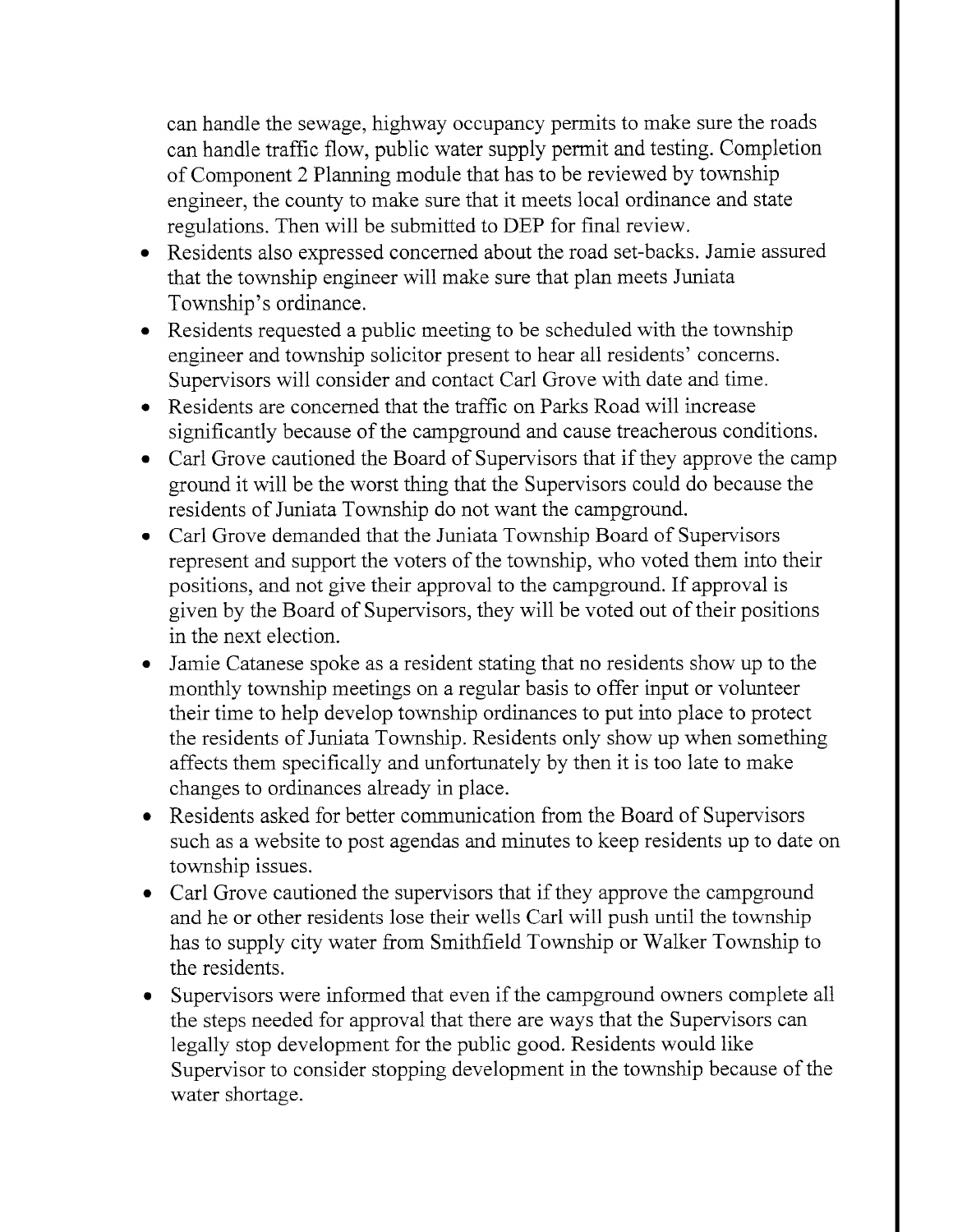- Carl also informed the Supervisors that the campground did selective logging and with the recent rain it washed tree tops into a natural creek bed which in turn pushed water out of the creek bed and caused damage to Carl and his brother Andrew's driveways. Before Carl repairs driveway he would like Supervisors to ask solicitor, Nick Newfield, if it is a township issue or <sup>a</sup> personal issue.
- Supervisors will try to set up public hearing between October  $26 29$ , 2021.
- Supervisor Stein asked that the residents appoint representatives and submit a comprehensive list of concerns that need to be part of the consideration<br>before the camparound is approved before the campground is approved.
- Resident reported that Raystown Drive is in need of major repair. Would like to have tar  $\&$  chip applied on Crestwood Estates.

#### Harlan Byers/Act 537:

- o Harlan addressed the Supervisors again as to why they will not take action on the Act 537 plan until they get mandated by the state. Supervisors provided Harlan with the reasons given to him at the August meeting which are as fbllows:
	- o Setting up the plan is also very costly and time intensive because an engineering firm will have to go house to house in the township to do septic surveys.
	- o If township waits for a mandate, supervisors can solicit other townships to come together to share in the cost of the update.
	- o Under a mandate there will mostly be grants available to develop the plan.

## NEW BUSINESS:

#### 2022 Liquid Fuels Allocation

 $\bullet$  \$56,544.17

#### 2022 Preliminary Budget

. Tabled until November meeting.

#### Flood Damage - Hurricane IDA

o Supervisors submitted a damage cost to the county for future loans and grants that may be available.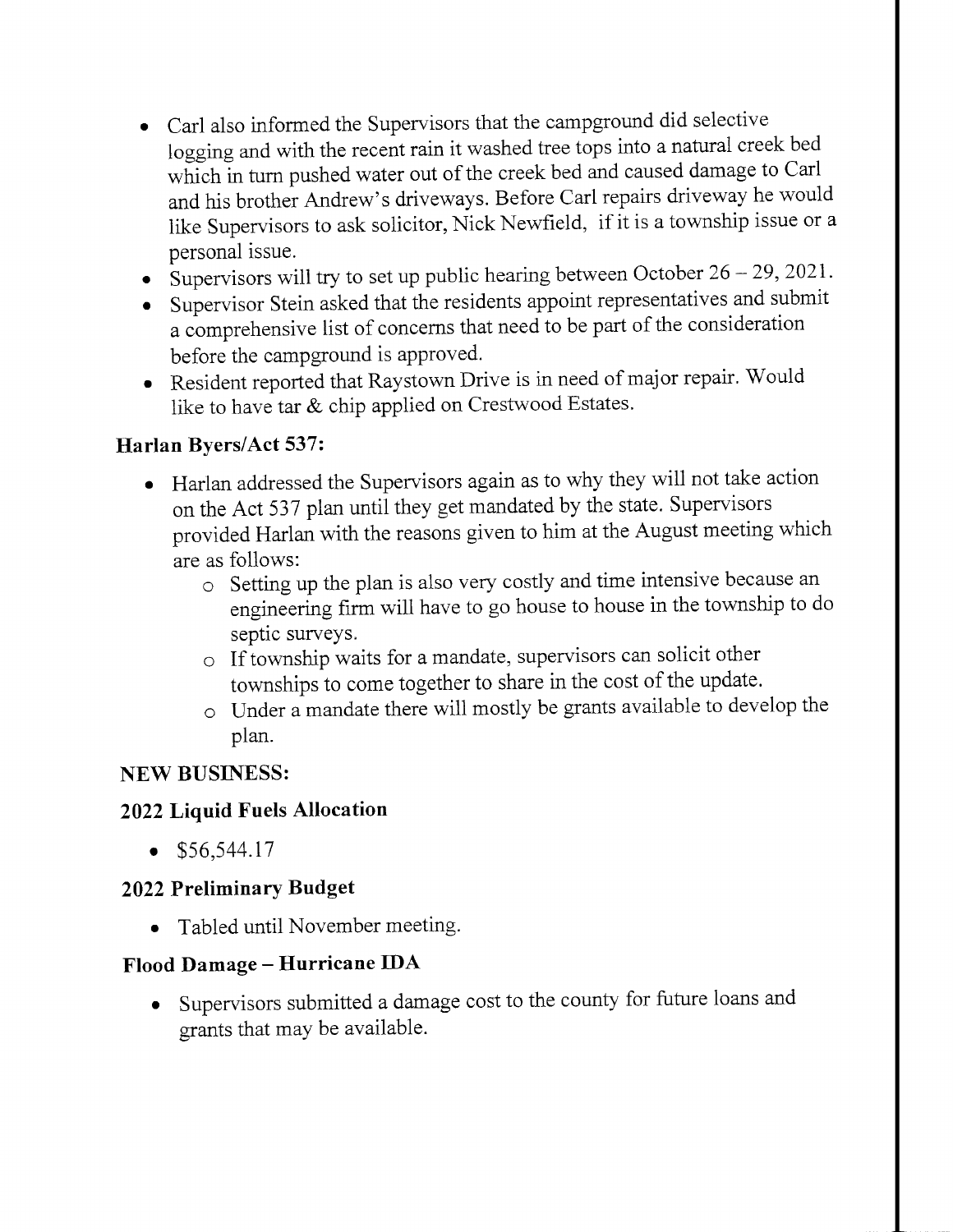## OLD BUSNESS:

## Street Name Changes

o A request to change an existing private street name (Fe Ln) in Juniata Township. This street serves as access to Barry and Cynthia Parks two properties. The new street name proposed is SOPHIE LANE.

Supervisor Parks motioned to advertise the street name change and advertise it to be approved at next meeting. Seconded by Supervisor Hall  $\omega$  7:40 p.m. Seconded by Supervisor Hall.

- Ridgeview Campground requested to establish 8 new street names.
- o Supervisors cannot act on request because streets do not exist.

#### PSAT'S Website

. Website is active. Still a work in progress.

#### Mongold Property Violation

. Jamie spoke with Nick. Nick in not going to put an injunction on him. Looking for a different route.

#### American Rescue Plan Funding for Townships

- No response from John Joyce. Supervisor Stein contacted his Altoona office and was referred to the Chambersburg office. Was thanked for telling township's story.
- o Supervisor Stein does not anticipate and direction from Joyce's office.
- Supervisor Stein will forward copy of Joyce letter along with photos to PSAT's for any assistance.

#### Amusement Tax

- Supervisor Stein has been working with the Huntingdon County Tax Assessment office to identify campgrounds located in Juniata Township.
- Based on satellite imagery there are currently there are 23 campgrounds in Juniata Township.
- . Supervisor Stein would like to get ordinance information out to the campgrounds before end of year.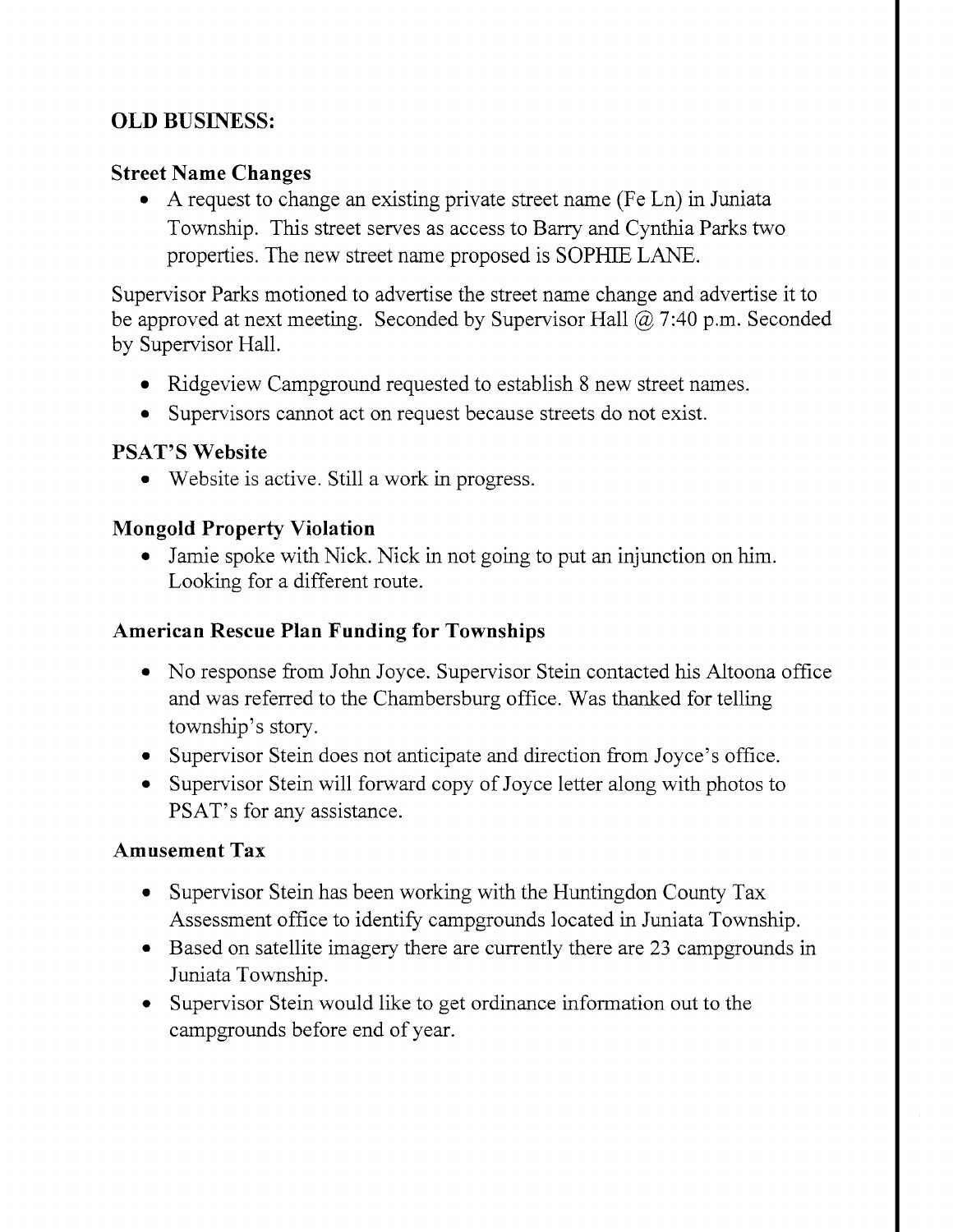## Construction Code Enforcement

• See attached report.

## Planning Commission

• No Report.

## Road Master Report

- . New tires installed on backhoe for winter.
- . Weeds around cross drains and reflectors throughout the entire township have been cut.
- . Penn Township will mow on Monday. Supervisor Hall will oversee.
- o 2 Metal drain tiles need replaced at a cost of \$800.00.

Supervisor Parks motioned to purchase 2 replacement tiles at a cost of \$800.00. Seconded by Supervisor Hall. Unanimously approved by the board.

- . Cleaned up behind township shed.
- o Mowed at township building.

## Supervisor Report

- o Supervisor Stein purchased 6 road signs made that lists the township's website address and contact information to place at points throughout to the township. Supervisor Hall will have employees install signs.
- Need new signs listing the township's contact telephone number.
- Supervisor Stein will get pricing for next meeting.

Supervisor Hall motioned to adjourn the meeting  $\omega$  7:37 p.m. Seconded by Supervisor Parks.

Next meeting will be held October 09, 2021 @ 6:00 p.m. due to election day. Leslie will advertise meeting change.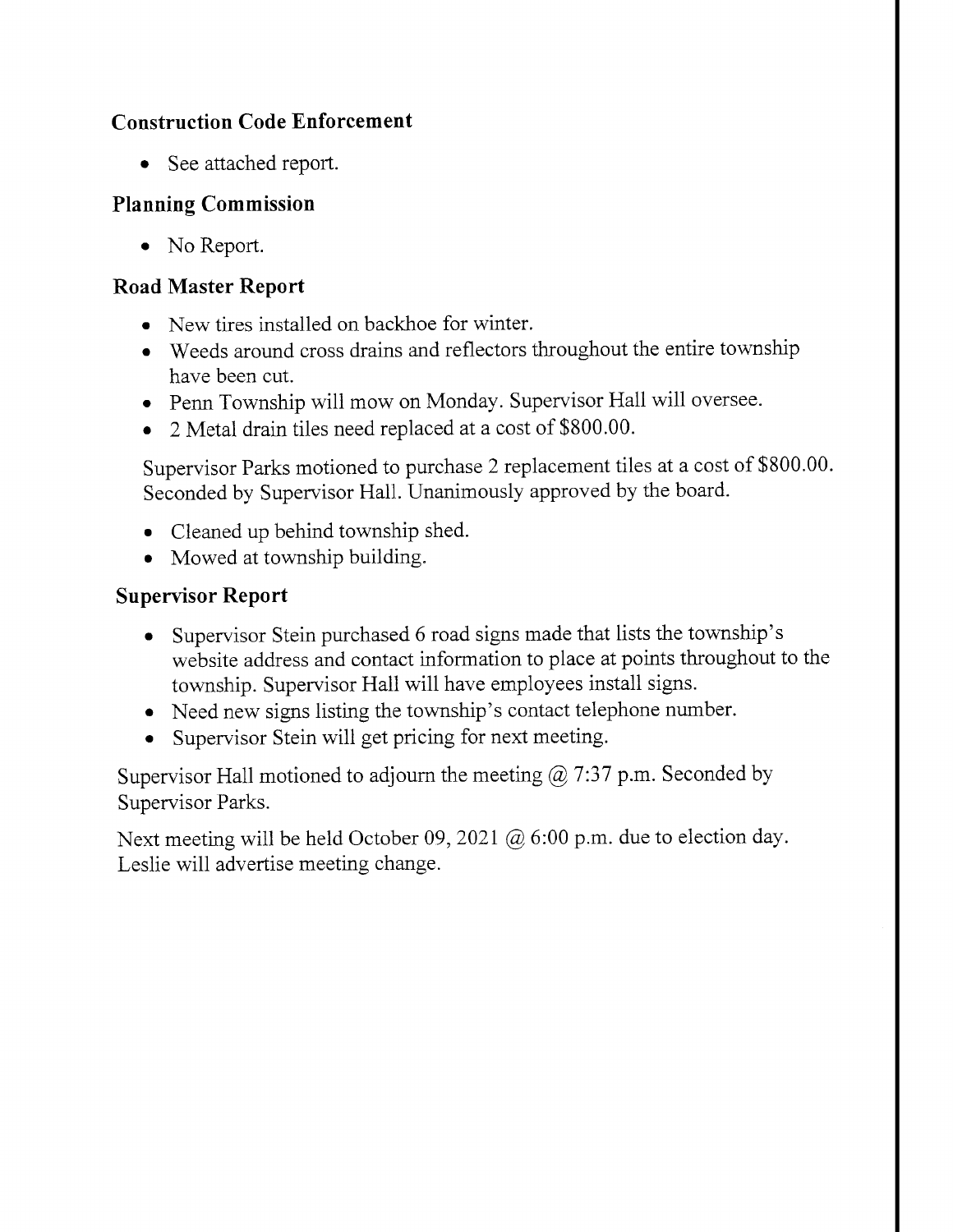| <b>JUNIATA</b><br>October 2021              |                                                                                                                                                                                                                                                                                                                |  |  |  |  |
|---------------------------------------------|----------------------------------------------------------------------------------------------------------------------------------------------------------------------------------------------------------------------------------------------------------------------------------------------------------------|--|--|--|--|
|                                             |                                                                                                                                                                                                                                                                                                                |  |  |  |  |
|                                             |                                                                                                                                                                                                                                                                                                                |  |  |  |  |
| <b>Butch Dysard</b>                         | Issued permit for farm use pole building. Started without a permit.                                                                                                                                                                                                                                            |  |  |  |  |
| Lot 9, Raystown Reach                       | Drip irrigation system DEP 45day review complete. I intend to issue<br>the septic permit.                                                                                                                                                                                                                      |  |  |  |  |
| <b>Buterbaugh Raystown</b><br>Reach         | Site work began for new home. Old septic will be reused. Alternate<br>site found and protected by excavator.                                                                                                                                                                                                   |  |  |  |  |
| Larry Baker / Ripka Rd,                     | Larry wanted to perk the land the family owns on Ripka Rd. to possibly<br>sell it. Has not contacted me back yet.                                                                                                                                                                                              |  |  |  |  |
| <b>McKenzie Miller</b><br>6078 Parks Rd     | Wants to add a new roof to and existing house. The new roof will<br>increase pitch and add a bedroom and loft to the upstairs. He will be<br>vacating a bedroom on the first floor as part of the process.                                                                                                     |  |  |  |  |
| <b>Peter Castle</b>                         | Wants to add a 30 x 48 pole building to a property on Coyote Ln.                                                                                                                                                                                                                                               |  |  |  |  |
| Intersection of Point<br>Rd. & Corbin Road. | New deck proposed to replace existing deck in disrepair. In flood<br>plain, however, well above BFP elevation and well under 50% home<br>value. I will work on this once I get the paperwork back from the<br>property owner.                                                                                  |  |  |  |  |
| Ridgeview<br>Campground                     | GHD Engineering presented me with a Component 2 Planning Module<br>for a 209 site campground on Piney Ridge Rd. Although I plan to sign<br>the module a meeting was set with the township engineer, GHD &<br>myself for Friday October 8th @ 1:30 to discuss sewage flows and<br>general issues with the plan. |  |  |  |  |
| Nancy Woodward<br><b>Bakers Hollow</b>      | Inspected the septic system installed by Brian Runk. The house is on<br>order.                                                                                                                                                                                                                                 |  |  |  |  |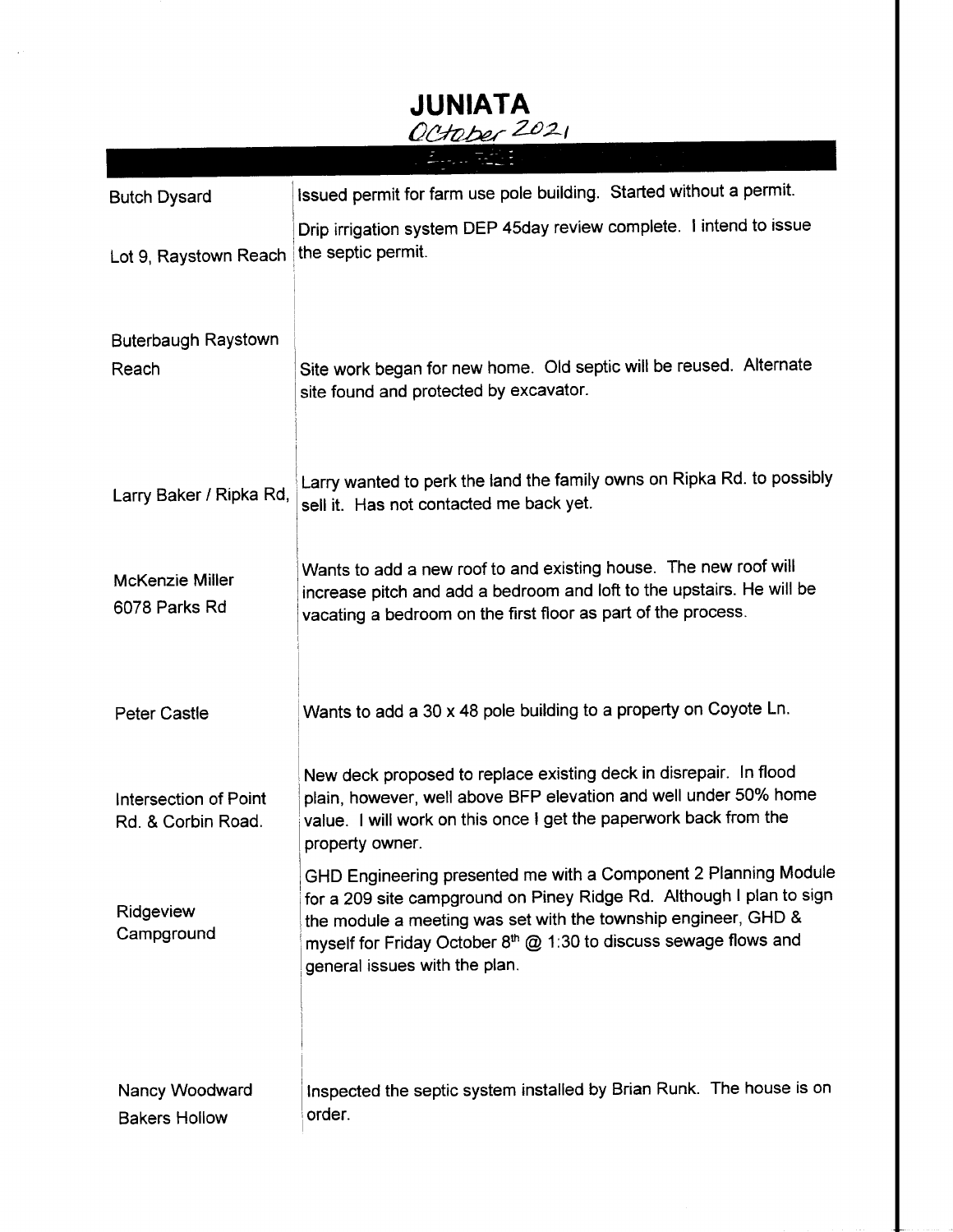| Kerry Shantz<br>Piney Ridge Rd./<br>Walker Twp. | Called to apply for the septic permit for his property. I sent him the<br>application.                                                                                                                                            |
|-------------------------------------------------|-----------------------------------------------------------------------------------------------------------------------------------------------------------------------------------------------------------------------------------|
| Ron Bolinger<br>Snyders Run Rd.,                | Called to tell me he is going to have John Young do the subdivion not<br>colonial surveying.                                                                                                                                      |
| Mongold<br>Ripplin Rd.,                         | In Solicitors hands. No injunction.                                                                                                                                                                                               |
| <b>Chris Confer Lot</b><br>On Big Bend Dr.      | They want to install a new home and a rental seasonal use cabin. I<br>talked to him about the issues with sewage flows and the fact he can't<br>build a recreational cabin and rent it out.                                       |
| Barry Parks                                     | Wants to do some lot adjustments to Piney Ridge Estates. Eliminate<br>one lot and add the lands to the two adjoing lot. He also wants to<br>make a small lot line adjustment to another lot for ease of access.<br>Plans to come. |
| <b>Chris Bonillis</b>                           | A subdivion will be coming up before the end of the year for 3 lots at<br>the top of Corbin Rd., Originally thought to be in Union Twp. They are<br>in both twps.                                                                 |
| Jay Myers<br>Raystown Reach                     | Setback checks for house and septic install started. Tight building<br>site.                                                                                                                                                      |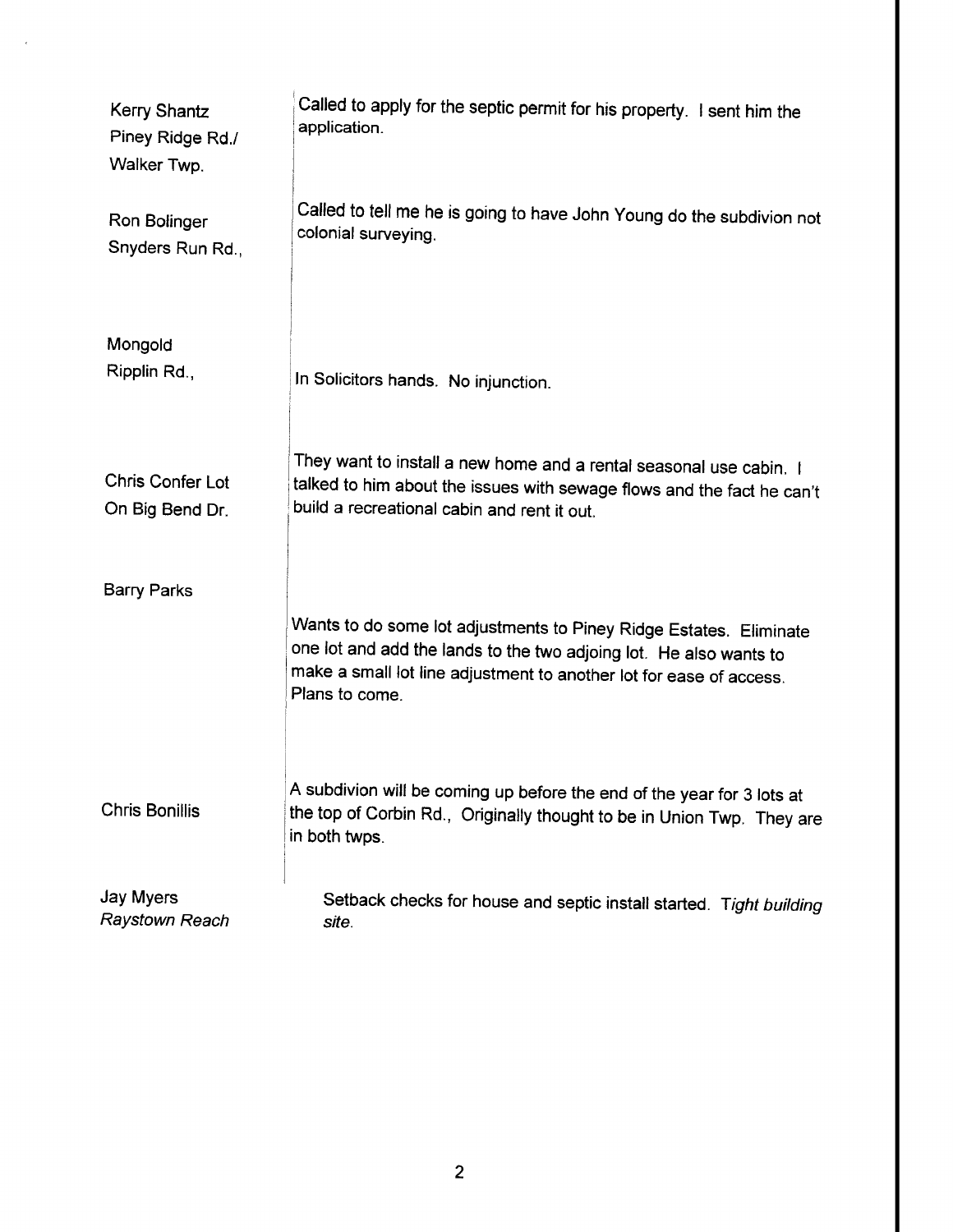Guniata Teunship 10/5/21 Meeting Sign Sr. Aprily James<br>Harlen Byers Bany Part Justin Sterus Steven Hove Giseler Peerce Ralph P. Peace Cal Stone John Shwhen mig fæl Vinna Showe Ken a Stewart Dame Stewart Donna Marcotte Bul Gearhart JANDI DINARDI NOE DINARDI Randell Grove Kide Norris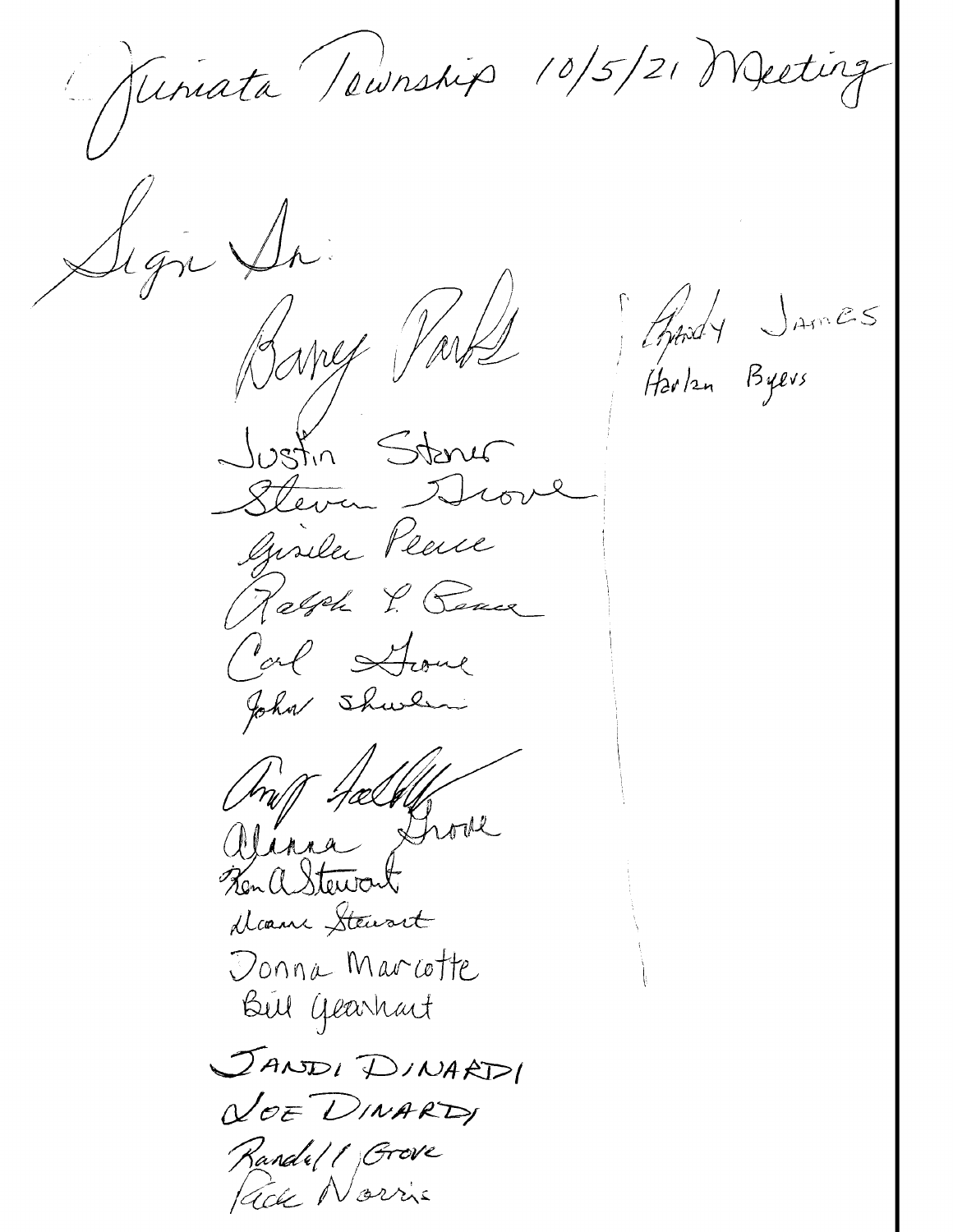9:30 AM

## BOARD OF SUPERVISORS JUNIATA TWP HUNTINGDON COUNTY

11/09/21

Cash Basis

Profit & Loss by Class

October 2021

|                                                                                                                                                                                                                                                                                                      | General Fund                                                              | State Fund                                                   |      | <b>TOTAL</b>                                                              |
|------------------------------------------------------------------------------------------------------------------------------------------------------------------------------------------------------------------------------------------------------------------------------------------------------|---------------------------------------------------------------------------|--------------------------------------------------------------|------|---------------------------------------------------------------------------|
| Ordinary Income/Expense<br>income                                                                                                                                                                                                                                                                    |                                                                           |                                                              |      |                                                                           |
| <b>GENERAL FUND INCOME</b><br>G361.30 > Zoning Subdivision & Land Devel                                                                                                                                                                                                                              | 25.00                                                                     | 0.00                                                         |      | 25.00                                                                     |
| Total GENERAL FUND INCOME                                                                                                                                                                                                                                                                            | 25.00                                                                     |                                                              | 0.00 | 25.00                                                                     |
| <b>STATE FUND INCOME</b><br>S431.00 INTEREST EARNINGS.<br>S431.01 Interest on Checking                                                                                                                                                                                                               | 0.00                                                                      | 1.22                                                         |      | 1.22                                                                      |
| Total S431.00 · INTEREST EARNINGS.                                                                                                                                                                                                                                                                   | 0.00                                                                      | 1.22                                                         |      | 1.22                                                                      |
| Total STATE FUND INCOME                                                                                                                                                                                                                                                                              | 0.00                                                                      |                                                              | 1.22 | 1.22                                                                      |
| G301.00 · REAL PROPERTY TAXES<br>G301.10 · Real Estate Taxes Current Year                                                                                                                                                                                                                            | 222.65                                                                    | 0.00                                                         |      | 222.65                                                                    |
| Total G301.00 · REAL PROPERTY TAXES                                                                                                                                                                                                                                                                  | 222.65                                                                    |                                                              | 0.00 | 222.65                                                                    |
| G310.00 PER CAPITA TAXES<br>G310.01 · Per Capita Taxes Current Year                                                                                                                                                                                                                                  | 5.25                                                                      | 0.00                                                         |      | 5.25                                                                      |
| Total G310.00 PER CAPITA TAXES                                                                                                                                                                                                                                                                       | 5.25                                                                      |                                                              | 0.00 | 5.25                                                                      |
| G310.10 · Real Estate Transfer Tax                                                                                                                                                                                                                                                                   | 220.01                                                                    |                                                              | 0.00 | 220.01                                                                    |
| G310.20 · EARNED INCOME TAX<br>G310.21 · Earned Income Tax Current Year<br>G310.22 Earned Income Tax Prior Year                                                                                                                                                                                      | 1.452.15<br>446.95                                                        | 0.00<br>0.00                                                 |      | 1,452.15<br>446.95                                                        |
| Total G310.20 / EARNED INCOME TAX                                                                                                                                                                                                                                                                    | 1,899.10                                                                  |                                                              | 0.00 | 1,899.10                                                                  |
| G341.00 - INTEREST EARNINGS<br>G341.01 · Interest on Checking                                                                                                                                                                                                                                        | 2.89                                                                      | 0.00                                                         |      | 2.89                                                                      |
| Total G341.00 · INTEREST EARNINGS                                                                                                                                                                                                                                                                    | 2.89                                                                      |                                                              | 0.00 | 2.89                                                                      |
| G362.0 PUBLIC SFTY<br>$G362.41 \cdot$ Bidg Pmts<br>G362.44 Sewage Permits/SEO Fees                                                                                                                                                                                                                   | 25.00<br>275.00                                                           | 0.00<br>0.00                                                 |      | 25.00<br>275.00                                                           |
| Total G362.0 · PUBLIC SFTY                                                                                                                                                                                                                                                                           | 300.00                                                                    |                                                              | 0.00 | 300.00                                                                    |
| Total Income                                                                                                                                                                                                                                                                                         | 2,674.90                                                                  |                                                              | 1.22 | 2,676.12                                                                  |
| Expense<br><b>GENERAL FUND EXPENSES</b><br>PUBLIC WRKS HIGHWAYS ROADS & ST<br>G437.00 · Repairs of Tools & Machinery<br>G438.00 Maint & Repair Roads Bridges                                                                                                                                         | 1,997.36<br>1,700.00                                                      | 0.00<br>0.00                                                 |      | 1,997.36<br>1,700.00                                                      |
| Total PUBLIC WRKS HIGHWAYS ROADS & ST                                                                                                                                                                                                                                                                | 3,697.36                                                                  | 0.00                                                         |      | 3,697.36                                                                  |
| G411.54 · Fireman Relief                                                                                                                                                                                                                                                                             | 3,605.17                                                                  | 0.00                                                         |      | 3,605.17                                                                  |
| Total GENERAL FUND EXPENSES                                                                                                                                                                                                                                                                          | 7,302.53                                                                  |                                                              | 0.00 | 7,302.53                                                                  |
| GENERAL GOV'T BLDG & PLANT<br>G409.37 · Building Repair/Maintenance                                                                                                                                                                                                                                  | 60.00                                                                     | 0.00                                                         |      | 60.00                                                                     |
| Total GENERAL GOV'T BLDG & PLANT                                                                                                                                                                                                                                                                     | 60.00                                                                     |                                                              | 0.00 | 60.00                                                                     |
| INSURANCE CASUALTY & SURETY<br>G486.10 · Insurance - Liability<br>G486.20 Insurance - Property/Casualty<br>G486.30 · Insurance - Automobile<br>G486.70 Worker's Compensation                                                                                                                         | 327.09<br>68.18<br>341.18<br>182.82                                       | 0.00<br>0.00<br>0.00<br>0.00                                 |      | 327.09<br>68.18<br>341.18<br>182.82                                       |
| Total INSURANCE CASUALTY & SURETY                                                                                                                                                                                                                                                                    | 919.27                                                                    |                                                              | 0.00 | 919.27                                                                    |
| <b>PAYROLL EXPENSES</b><br>P400.05 Supervisor Wages<br>P400.12 · Roadmaster Wages<br>P403.11 · Tax Collector Wages<br>P405.10 · Secretary Wages<br>P409.37 · Building Repair/Maint<br>P432.00 · Winter Maintenance<br>P437.00 Repairs of Tools & Machinery<br>P438.00 · Repair/Maint Roads & Bridges | 468.75<br>272.00<br>11.40<br>612.00<br>0.00<br>0.00<br>120.00<br>5,977.50 | 0.00<br>0.00<br>0.00<br>0.00<br>0.00<br>0.00<br>0.00<br>0.00 |      | 468.75<br>272.00<br>11.40<br>612.00<br>0.00<br>0.00<br>120.00<br>5,977.50 |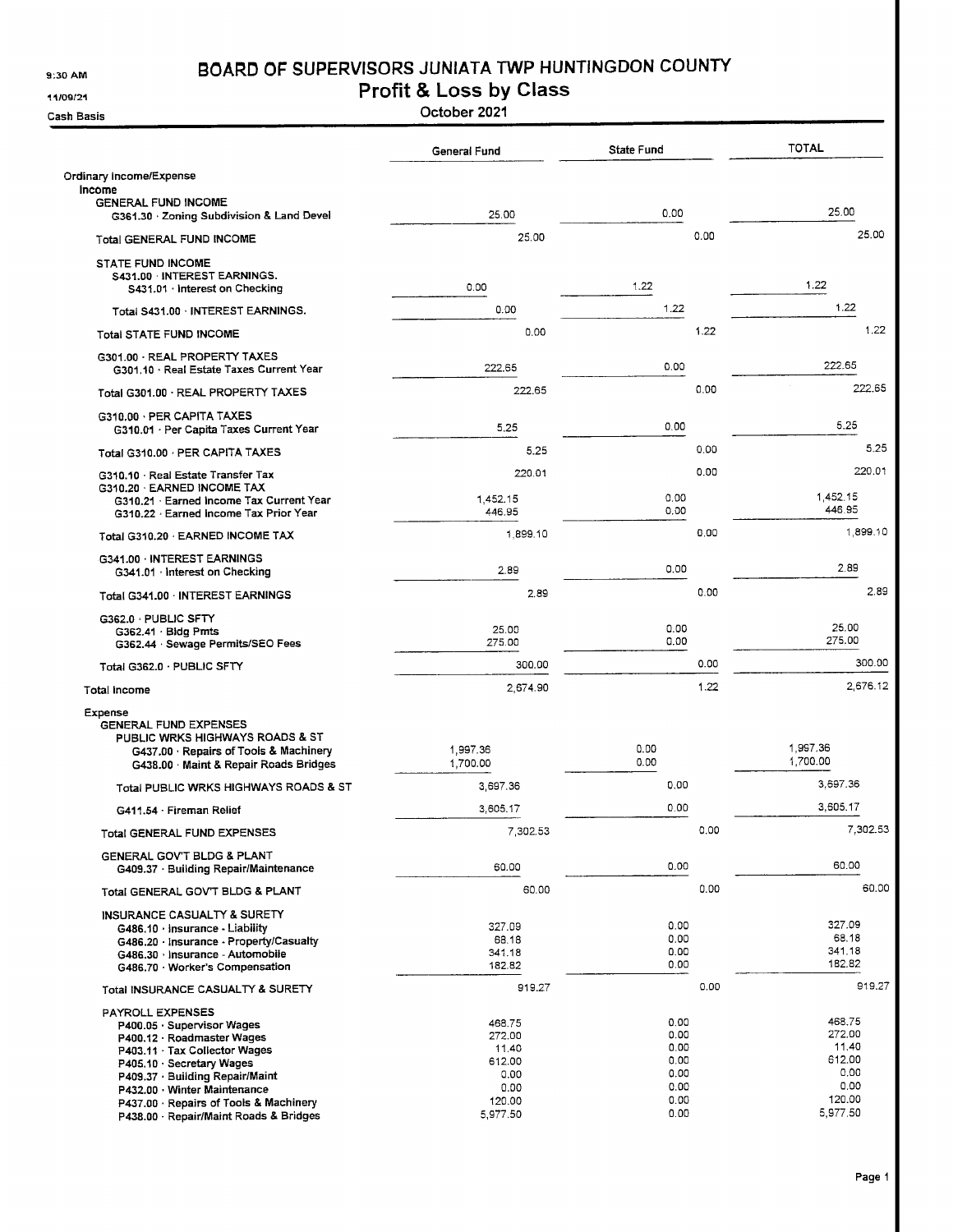# BOARD OF SUPERVISORS JUNIATA TWP HUNTINGDON GOUNTY

# Profit & Loss bY Class

October 2021

|                                                                             | General Fund    | <b>State Fund</b> | <b>TOTAL</b>    |
|-----------------------------------------------------------------------------|-----------------|-------------------|-----------------|
| P438.20 · Land Slide                                                        | 0.00            | 0.00              | 0.00            |
| PAYROLL EXPENSES - Other                                                    | 638.03          | 0.00              | 638.03          |
| <b>Total PAYROLL EXPENSES</b>                                               | 8,099.68        | 0.00              | 8.099.68        |
| STATE FUND EXPENSES                                                         | 0.00            | 2.640.02          | 2,640.02        |
| S438.00 · Repair/Maint Roads & Bridges                                      |                 |                   |                 |
| S471.00 · Debt Service                                                      | 0.00            | 1,327.31          | 1,327.31        |
| S471.10 · Debt Principal<br>S472.10 · Debt Interest                         | 0.00            | 72.69             | 72.69           |
| Total S471.00 Debt Service                                                  | 0.00            | 1,400.00          | 1,400.00        |
| <b>Total STATE FUND EXPENSES</b>                                            | 0.00            | 4.040.02          | 4,040.02        |
| G400.00 · Travel Reimbursement<br>G400.33 · Mileage - Supervisor/Roadmaster | 106.38          | 0.00              | 106.38          |
| Total G400.00 · Travel Reimbursement                                        | 106.38          | 0.00              | 106.38          |
| G403.00 · Tax Collection<br>G403.28 · Tax Collection Fees                   | 28.49           | 0.00              | 28.49           |
| Total G403.00 Tax Collection                                                | 28.49           | 0.00              | 28.49           |
| G405.23 Postage and Delivery                                                | 58.00           | 0.00              | 58.00           |
| G410.00 - Public Safety<br>G419.31 · Sewage Permits (SEO Fees)              | 275.00          | 0.00              | 275.00          |
| Total G410.00 Public Safety                                                 | 275.00          | 0.00              | 275.00          |
| $G442.00 \cdot$ Utilities                                                   | 183.97          | 0.00              | 183.91          |
| G471.00 · Debt Service<br>G471.10 Debt Principal<br>G472.10 · Debt Interest | 457.61<br>63.42 | 0.00<br>0.00      | 457.61<br>63.42 |
| Total G471.00 · Debt Service                                                | 521.03          | 0.00              | 521.0           |
| <b>Total Expense</b>                                                        | 17,554.35       | 4.040.02          | 21.594.3        |
| Net Ordinary income                                                         | $-14,879.45$    | $-4,038.80$       | $-18,918.2$     |
|                                                                             | $-14,879.45$    | -4.038.80         | $-18,918.2$     |
| Net Income                                                                  |                 |                   |                 |